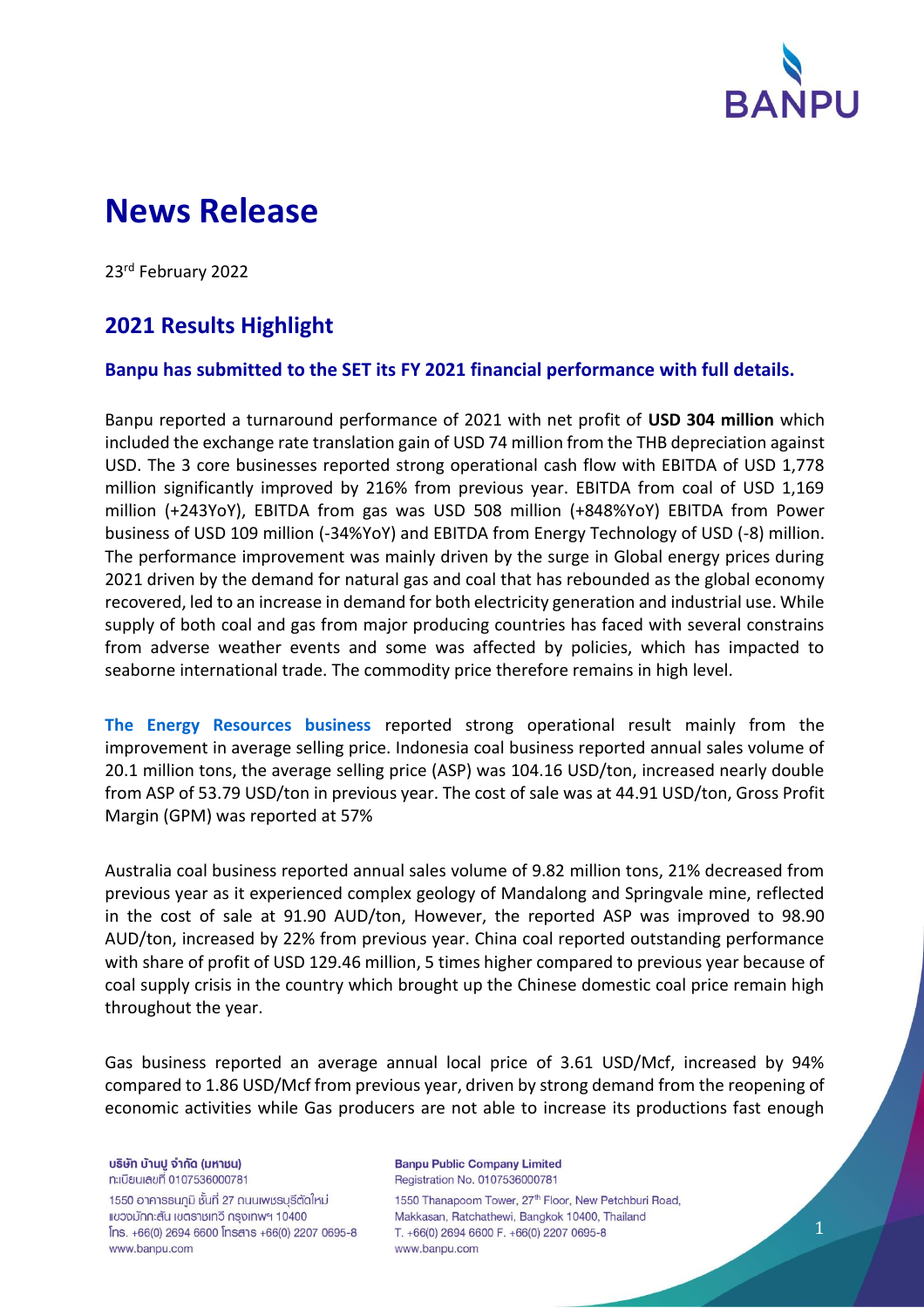

because of the slowdown in developing new gas wells. It delivered the total production volume of 246.22 billion Cubic Feet (Bcf), the increase was from the full year result from Barnett shale.

**The Energy generation business** continues to deliver solid performance with consistent cash flow. HPC power plant reported an equity income of USD 113 million, increased by 9% from previous year due to the successful of improvement plan of unit 1 and unit 3 resulted in an Equivalent availability factor (EAF) of 85%, improved by 5% compared to previous year. BLCP reported profit sharing of USD 6.8 million with an impact from decreasing in availability payment under long-term PPA and deferred tax expenses. CHPs plants in China reported net loss of USD 23 million, mainly due to the impact from high Chinese domestic coal cost at an average of RMB 942/ton compared to RMB 572/ton in the previous year, however several measures have been continually implemented to lessen such impact including the implementation of centralized coal procurement, the adjustment of power plant operational mode to protect the bottom line and the negotiation to increase the steam price to reflect the increase in coal cost. While Shanxi Lu Guang (SLG) power plant in China, both 2 units start dispatching electricity to the national transmission system and will continue to gradually improve its efficiency. SLG also experiences high domestic Chinese coal cost, so it reported loss sharing of USD 16 million. However, with the continue acceleration of portfolio transformation for growth, during the year there were 2 major investments in High Efficiency, Low Emission "HELE" power plants reported additional contribution to the group, consists of Nakoso power plant in Japan reported profit sharing of USD 6.40 million and Temple I Gas-fired in US reported its contribution for 2 months of USD 1.82 million.

For Renewable business including solar power plants in China and Japan reported consistent performance. Solar business in China reported revenue of USD 28.76 million, 8% increased from previous year. Solar business in Japan reported significant increase in TK dividend distribution of JPY 1,129 million. Moreover, the 2 solar farms consist of Kessennuma and Shirakawa with total generation capacity of 30 MW already achieved Commercial Operation Date (COD) as plan on 26<sup>th</sup> November 2021 and 16<sup>th</sup> January 2022 respectively. The 2 Solar farms in Australia reported revenue of USD 3.89 million while Vin Chau, wind project in Vietnam progress on its construction reaching 83% and expected to complete and start commissioning by 1Q2022.

For **Energy Technology business**, through Banpu NEXT, continues the development of products and services covering wide range of energy-related solutions including the 95% construction completion of 16 MW floating solar at Tribeca Enterprise, the launched of E-boat under Emobility business with focus on using high quality & high safety standard battery and also the expansion into Energy Management solutions that covering wide ranges of services as an 'all-inone' system for the smart use of clean energy. Also, the successful divestment of holding in Sunseap Group as part of the group strategy for portfolio rationalization. The proceeds from the

บริษัท บ้านปู จำกัด (มหาชน) ทะเบียนเลขที่ 0107536000781

1550 อาคารธนกูมิ ชั้นที่ 27 ถนนเพชรบุรีตัดใหม่ แขวงมักกะสัน เขตราชเทวี กรุงเทพฯ 10400 Ins. +66(0) 2694 6600 Insans +66(0) 2207 0695-8 www.banpu.com

**Banpu Public Company Limited** Registration No. 0107536000781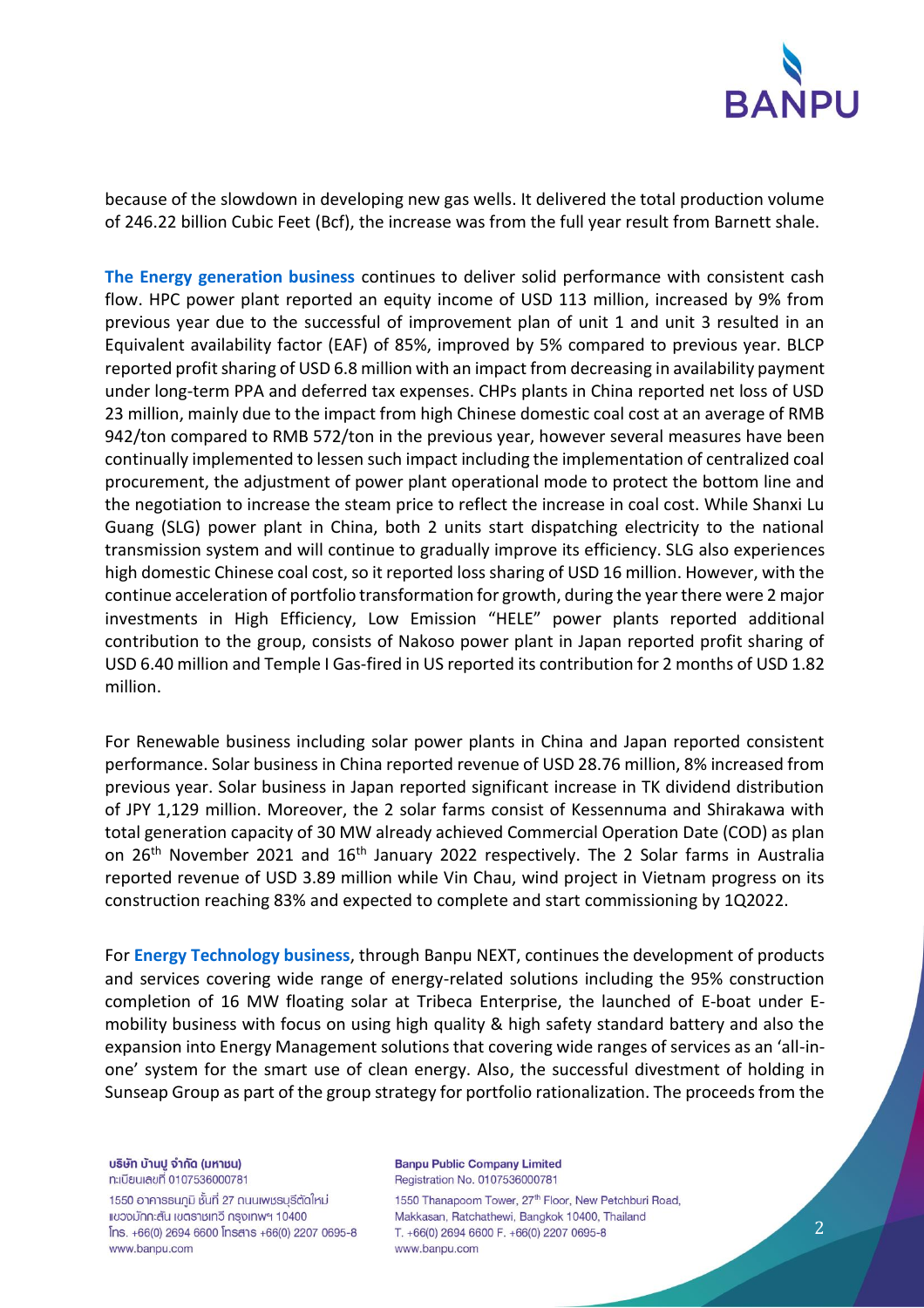

transaction will be used to fund BANPU transition to invest in the clean energy business with a strong financial structure.

## **Summary of 2021 results**

| Year-end Dec ('M.USD)                   | 2021      | 2020      | <b>Note</b>                                                                  |  |  |
|-----------------------------------------|-----------|-----------|------------------------------------------------------------------------------|--|--|
| <b>Coal sales volume (M.Tonnes)</b>     | 31.9      | 34.7      | Indonesia 21.1mt (-5%YoY), Australia 9.8mt (-21%YoY), and Coal trading 1.9mt |  |  |
| Sales revenues                          | 4,123.6   | 2,282.6   | ASP Indo US\$104.2/t, ASP Australia A\$98.9/t                                |  |  |
| Cost of sales                           | (2,392.6) | (1,822.2) |                                                                              |  |  |
| Gross profit                            | 1,731     | 460       | GPM from coal 43% (GPM Indo coal 57%, GPM Australia coal 7%)                 |  |  |
| <b>GPM</b>                              | 42%       | 20%       | GPM from Gas 54%, GPM from Power 6%                                          |  |  |
| Adminstrative expenses                  | (247.2)   | (156.4)   |                                                                              |  |  |
| Selling expenses                        | (170.6)   | (141.5)   |                                                                              |  |  |
| Royalty                                 | (294.3)   | (182.6)   |                                                                              |  |  |
| Equity income                           | 227.1     | 135.3     | Equity income from China coal US\$129.5m, HPC US\$113m, BLCP US\$6.8m,       |  |  |
| Other income                            | 47.4      | 42.4      | SLG (US\$16.4m), Nakoso US\$6.4m and Solar & Tech business (US\$11.8m)       |  |  |
| <b>EBIT</b>                             | 1,270.5   | 126.6     |                                                                              |  |  |
| <b>EBIT margin</b>                      | 31%       | 6%        |                                                                              |  |  |
| Interest expenses                       | (174.1)   | (173.2)   |                                                                              |  |  |
| <b>Financial expenses</b>               | (9.6)     | (6.4)     |                                                                              |  |  |
| Income tax - Core business              | (162.2)   | (37.9)    |                                                                              |  |  |
| <b>Minorities</b>                       | (188.6)   | (39.1)    |                                                                              |  |  |
| Net profit before extra items           | 736.1     | (129.9)   |                                                                              |  |  |
| Non-recurring items                     | (25.7)    | (58.8)    |                                                                              |  |  |
| Gain (Loss) on Derivatives Transactions | (444.6)   | 22.7      | Loss from financial derivative instruments                                   |  |  |
| Income tax - Non core business          | (10.1)    | (5.6)     |                                                                              |  |  |
| Deferred tax income/expenses            | (25.7)    | 34.7      |                                                                              |  |  |
| Net profit                              | 229.9     | (136.8)   |                                                                              |  |  |
| Net gains (losses) on exchange rate     | 74.0      | 81.1      | FX gain from the depreciation of Thai Baht against US Dollar                 |  |  |
| <b>Net profit</b>                       | 303.9     | (55.8)    |                                                                              |  |  |
| EPS (USD/share)                         | 0.049     | (0.011)   |                                                                              |  |  |
| Depreciation                            | 277.4     | 222.0     |                                                                              |  |  |
| Amortization                            | 229.9     | 213.9     |                                                                              |  |  |
| Depre & Amortization                    | 507.2     | 436.0     |                                                                              |  |  |
| <b>EBITDA</b>                           | 1,777.7   | 562.6     | EBITDA from coal of US\$1,169m, gas US\$508m, and power US\$109m             |  |  |
| <b>EBITDA margin</b>                    | 43%       | 25%       | and Energy Tech (US\$8m)                                                     |  |  |

บริษัท บ้านปู จำกัด (มหาชน) ทะเบียนเลขที่ 0107536000781

1550 อาคารธนภูมิ ชั้นที่ 27 ถนนเพชรบุรีตัดใหม่ แขวงมักกะสัน เขตราชเทวี กรุงเทพฯ 10400 Ins. +66(0) 2694 6600 Insans +66(0) 2207 0695-8 www.banpu.com

#### **Banpu Public Company Limited** Registration No. 0107536000781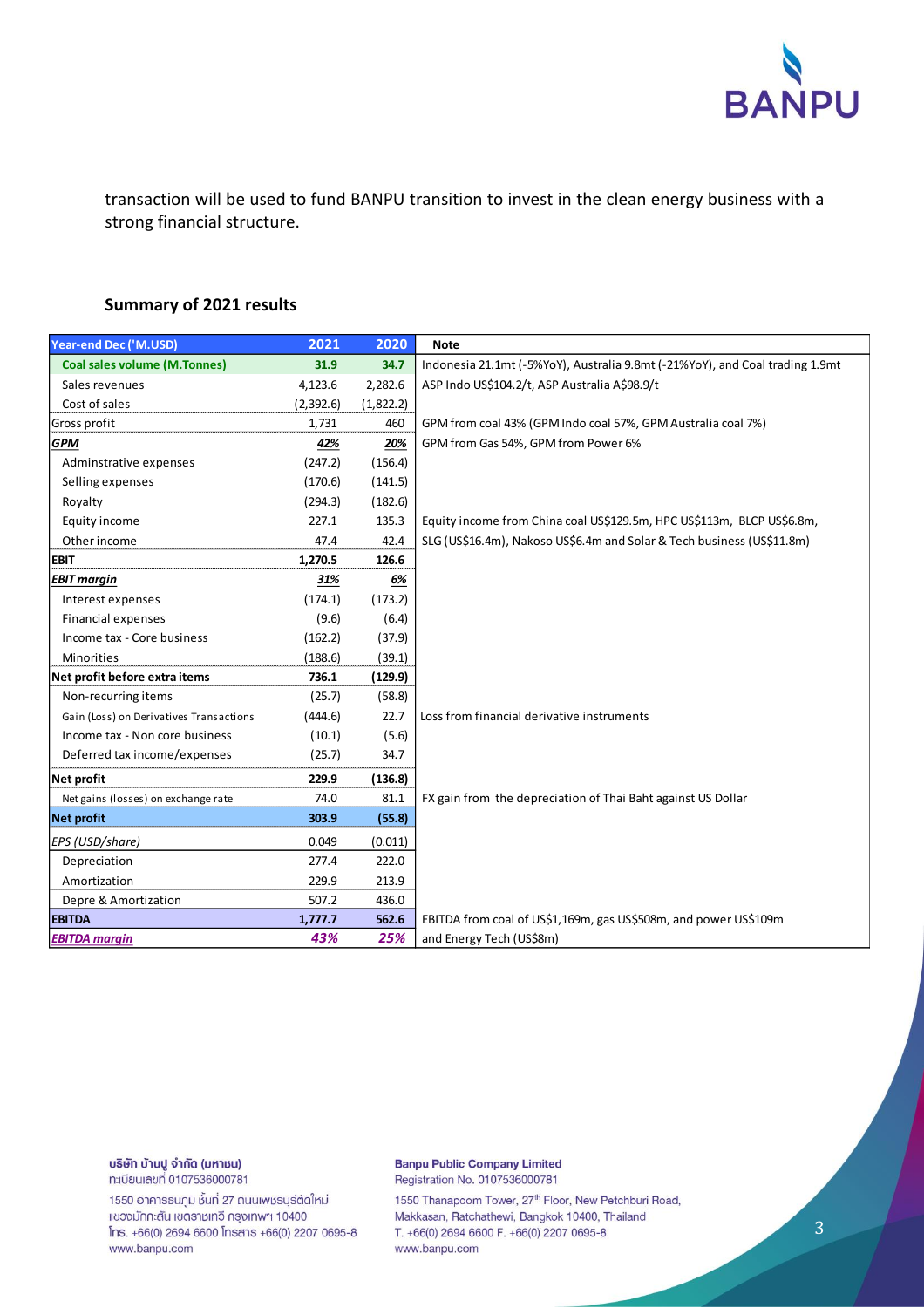# **BANPU**

| <b>DETAIL OF PROFIT&amp;LOSS STATEMENT</b>   |              | 2021      | 2020      |
|----------------------------------------------|--------------|-----------|-----------|
| <b>ROM Production (M. tonnes)</b>            |              |           |           |
| Total production of Coal Indonesia           |              | 18.17     | 18.38     |
| <b>Total production of Coal Australia</b>    |              | 9.47      | 12.40     |
| <b>Total Production</b>                      | M.Ton        | 27.65     | 30.78     |
| <b>Coal sales volume (M tonnes)</b>          |              |           |           |
| <b>ITMG own</b>                              |              | 18.21     | 19.63     |
| <b>Other Source</b>                          |              | 1.86      | 1.56      |
| Total Coal Sales - Indonesia                 |              | 20.07     | 21.19     |
| Coal Sales - Coal Australia                  |              | 9.82      | 12.50     |
| Coal Sales - China (traded coal)             |              | 1.84      | 0.96      |
| Coal Sales - Others & Elimination            |              | 0.19      | 0.01      |
| <b>Total sale volume</b>                     | M.Ton        | 31.91     | 34.67     |
| <b>Sales revenue (M.USD)</b>                 |              |           |           |
| Sales revenue - ITMG                         |              | 1,938.9   | 1,083.5   |
| <b>Other Sources</b>                         |              | 151.1     | 56.4      |
| Sales revenue - Coal Indonesia               |              | 2,090.1   | 1,139.9   |
| Sales revenue - Coal Australia               |              | 727.7     | 697.7     |
| Sales revenue - China (traded coal) & Others |              | 91.4      | 40.8      |
| <b>Revenue from COAL business</b>            |              | 2,909.2   | 1,878.5   |
| <b>Revenue from POWER business</b>           |              | 243.7     | 196.4     |
| <b>Revenue from GAS business</b>             |              | 890.3     | 120.5     |
| <b>Revenue from OTHER business</b>           |              | 77.4      | 38.2      |
| <b>Total revenues</b>                        | <b>M.USD</b> | 4,123.6   | 2,282.6   |
| Cost of sale (M USD)                         |              |           |           |
| Cost of sales - ITMG                         |              | (742.4)   | (746.6)   |
| <b>Other Sources</b>                         |              | (158.8)   | (53.6)    |
| Cost of sales - Coal Indonesia               |              | (901.2)   | (800.2)   |
| Cost of sales - Coal Australia               |              | (676.7)   | (658.1)   |
| Cost of sales - China (traded coal) & Others |              | (80.4)    | (27.8)    |
| <b>COST OF SALE - COAL business</b>          |              | (1,658.3) | (1,486.1) |
| <b>COST OF SALE - POWER business</b>         |              | (229.0)   | (146.5)   |
| <b>COST OF SALE - GAS business</b>           |              | (410.7)   | (106.6)   |
| <b>COST OF SALE - FUEL business</b>          |              | (10.3)    | (49.7)    |
| <b>COST OF SALE - OTHER business</b>         |              | (84.3)    | (33.3)    |
| <b>Total cost of sale</b>                    | <b>M.USD</b> | (2,392.6) | (1,822.2) |

บริษัท บ้านปู จำกัด (มหาชน) ทะเบียนเลขที่ 0107536000781

1550 อาคารธนภูมิ ชั้นที่ 27 ถนนเพชรบุรีตัดใหม่ แขวงมักกะสัน เขตราชเทวี กรุงเทพฯ 10400 Ins. +66(0) 2694 6600 Insans +66(0) 2207 0695-8 www.banpu.com

**Banpu Public Company Limited** Registration No. 0107536000781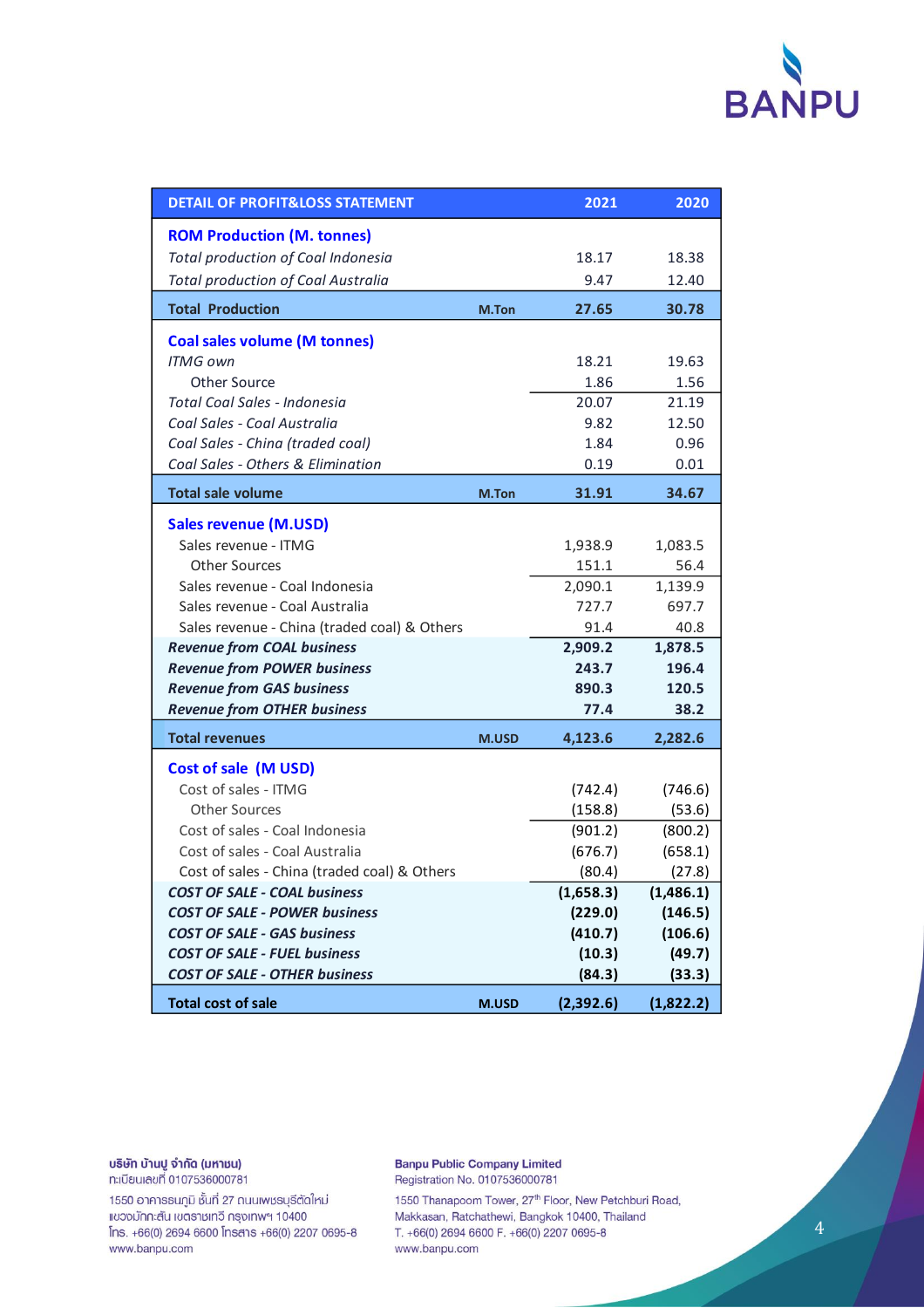

| <b>DETAIL OF PROFIT&amp;LOSS STATEMENT</b> |              | 2021    | 2020  |
|--------------------------------------------|--------------|---------|-------|
| <b>Gross profit (M USD)</b>                |              |         |       |
| Gross profit - ITMG                        |              | 1,196.6 | 336.9 |
| <b>Other Sources</b>                       |              | (7.7)   | 2.8   |
| Gross profit - Coal Indonesia              |              | 1,188.9 | 339.7 |
| Gross profit - Coal Australia              |              | 50.9    | 39.7  |
| Gross profit - China (traded coal)         |              | 11.1    | 13.0  |
| <b>Gross profit from COAL business</b>     |              | 1,250.9 | 392.4 |
| <b>Gross profit from POWER business</b>    |              | 14.7    | 49.9  |
| <b>Gross profit from GAS business</b>      |              | 479.6   | 13.8  |
| <b>Gross profit from FUEL business</b>     |              | (7.4)   | (0.6) |
| <b>Gross profit from OTHER business</b>    |              | (6.8)   | 4.9   |
| <b>Total Gross profit</b>                  |              |         |       |
|                                            | <b>M.USD</b> | 1,731.0 | 460.4 |
|                                            |              |         |       |
| <b>Gross profit margin</b>                 |              |         |       |
| GPM - ITMG                                 |              | 62%     | 31%   |
| <b>Other Sources</b>                       |              | $-5%$   | 5%    |
| GPM - Coal Indonesia                       |              | 57%     | 30%   |
| <b>GPM</b> -Coal Australia                 |              | 7%      | 6%    |
| GPM - China (traded coal)                  |              | 12%     | 32%   |
| <b>GPM</b> from COAL business              |              | 43%     | 21%   |
| <b>GPM</b> from POWER business             |              | 6%      | 25%   |
| <b>GPM</b> from GAS business               |              | 54%     | 11%   |
| <b>GPM</b> from OTHER business             |              | $-9%$   | 13%   |

บริษัท บ้านปู จำกัด (มหาชน) ทะเบียนเลขที่ 0107536000781

1550 อาคารธนภูมิ ชั้นที่ 27 ถนนเพชรบุรีตัดใหม่ แขวงมักกะสัน เขตราชเทวี กรุงเทพฯ 10400 Ins. +66(0) 2694 6600 Insans +66(0) 2207 0695-8 www.banpu.com

**Banpu Public Company Limited** Registration No. 0107536000781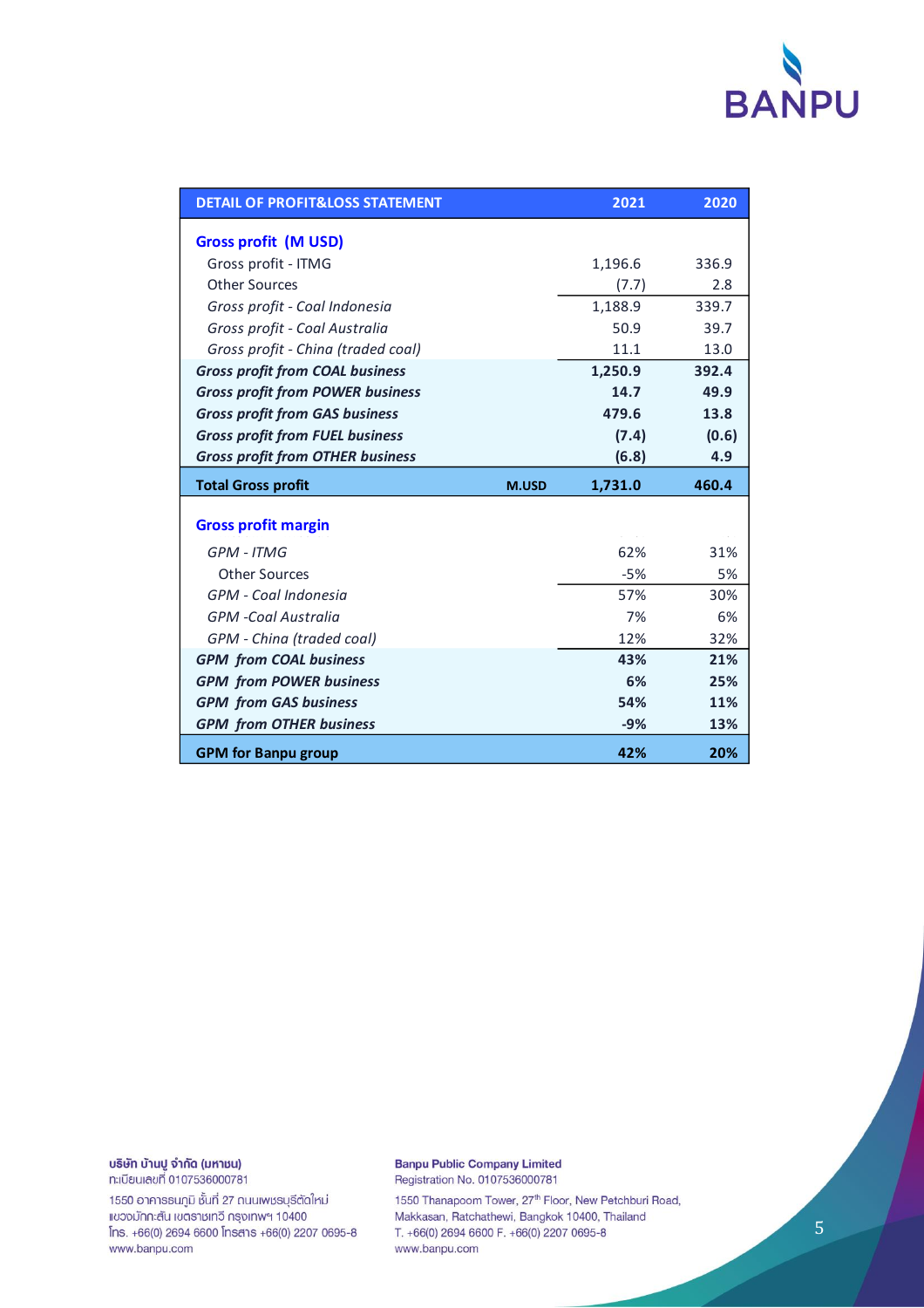

# **Summary of 4Q/2021 results**

| <b>Year-end Dec ('M.USD)</b>        | 4Q21    | 3Q21    | <b>4Q20</b> | <b>Note</b>                                                            |
|-------------------------------------|---------|---------|-------------|------------------------------------------------------------------------|
| <b>Coal sales volume (M.Tonnes)</b> | 8.1     | 8.7     | 9.4         | Indonesia5.3mt (-10%QoQ, -9%YoY), Australia2.2mt (-11%QoQ, -28%YoY),   |
| Sales revenues                      | 1,427.0 | 1,161.5 | 661.7       | and Coal trading 0.6mt. ASP Indo US\$144.1/t, ASP Australia A\$127.2/t |
| Cost of sales                       | (734.8) | (619.5) | (502.7)     |                                                                        |
| Gross profit                        | 692.2   | 542.0   | 159.0       | GPM from coal 51% (GPM Indo coal 64%, GPM Australia coal 5%)           |
| <b>GPM</b>                          | 49%     | 47%     | 24%         | GPM from Gas 63%, GPM from Power-4%                                    |
| Adminstrative expenses              | (70.2)  | (72.6)  | (55.5)      |                                                                        |
| Selling expenses                    | (54.0)  | (51.6)  | (23.7)      |                                                                        |
| Royalty                             | (106.2) | (87.1)  | (49.6)      |                                                                        |
| Equity income                       | 57.0    | 64.1    | 25.3        | Equity income from China coal US\$35.3m, HPC US\$29m, BLCP US\$4.3m    |
| Other                               | 12.2    | 5.0     | 6.9         | SLG (US\$8.0m), Nakoso US\$1.8m and Solar & Tech business (US\$5.06m)  |
| <b>EBIT</b>                         | 531.1   | 399.8   | 62.4        |                                                                        |
| <b>EBIT margin</b>                  | 37%     | 34%     | 9%          |                                                                        |
| Interest expenses                   | (47.5)  | (42.9)  | (42.3)      |                                                                        |
| <b>Financial expenses</b>           | (2.2)   | (3.3)   | (1.7)       |                                                                        |
| Income tax - Core business          | (75.9)  | (46.1)  | (5.4)       |                                                                        |
| Minorities                          | (80.9)  | (46.6)  | (11.8)      |                                                                        |
| Net profit before extra items       | 324.6   | 261.0   | 1.3         |                                                                        |
| Non-recurring items                 | (12.2)  | (4.8)   | (38.3)      |                                                                        |
| Gain (Loss) on Derivatives          | (214.7) | (176.9) | 16.6        | Loss from financial derivative instruments                             |
| Income tax - Non core business      | (8.4)   | (0.3)   | (2.6)       |                                                                        |
| Deferred tax income/expenses        | 25.7    | (14.2)  | 37.4        |                                                                        |
| Net profit                          | 115.0   | 64.7    | 14.4        |                                                                        |
| Net gains (losses) on exchange rate | (10.6)  | 41.8    | (29.6)      | FX loss from strong appreciation of Thai Baht against US Dollar        |
| Net profit                          | 104.5   | 106.5   | (15.2)      |                                                                        |
| EPS (USD/share)                     | 0.017   | 0.021   | (0.003)     |                                                                        |
| Depreciation                        | 73.6    | 68.1    | 66.7        |                                                                        |
| Amortization                        | 60.9    | 61.7    | 51.9        |                                                                        |
| Depre & Amortization                | 134.5   | 129.7   | 118.6       |                                                                        |
| <b>EBITDA</b>                       | 665.5   | 529.6   | 181.0       | EBITDA from Coal of US\$438.5m, Gas US\$206.8m, Power US\$26.9m        |
| <b>EBITDA</b> margin                | 47%     | 46%     | 27%         | and Energy Tech (US\$6.7m)                                             |

# บริษัท บ้านปู จำกัด (มหาชน)

ทะเบียนเลขที่ 0107536000781

1550 อาคารธนภูมิ ชั้นที่ 27 ถนนเพชรบุรีตัดใหม่ แขวงมักกะสัน เขตราชเทวี กรุงเทพฯ 10400 Ins. +66(0) 2694 6600 Insans +66(0) 2207 0695-8 www.banpu.com

#### **Banpu Public Company Limited** Registration No. 0107536000781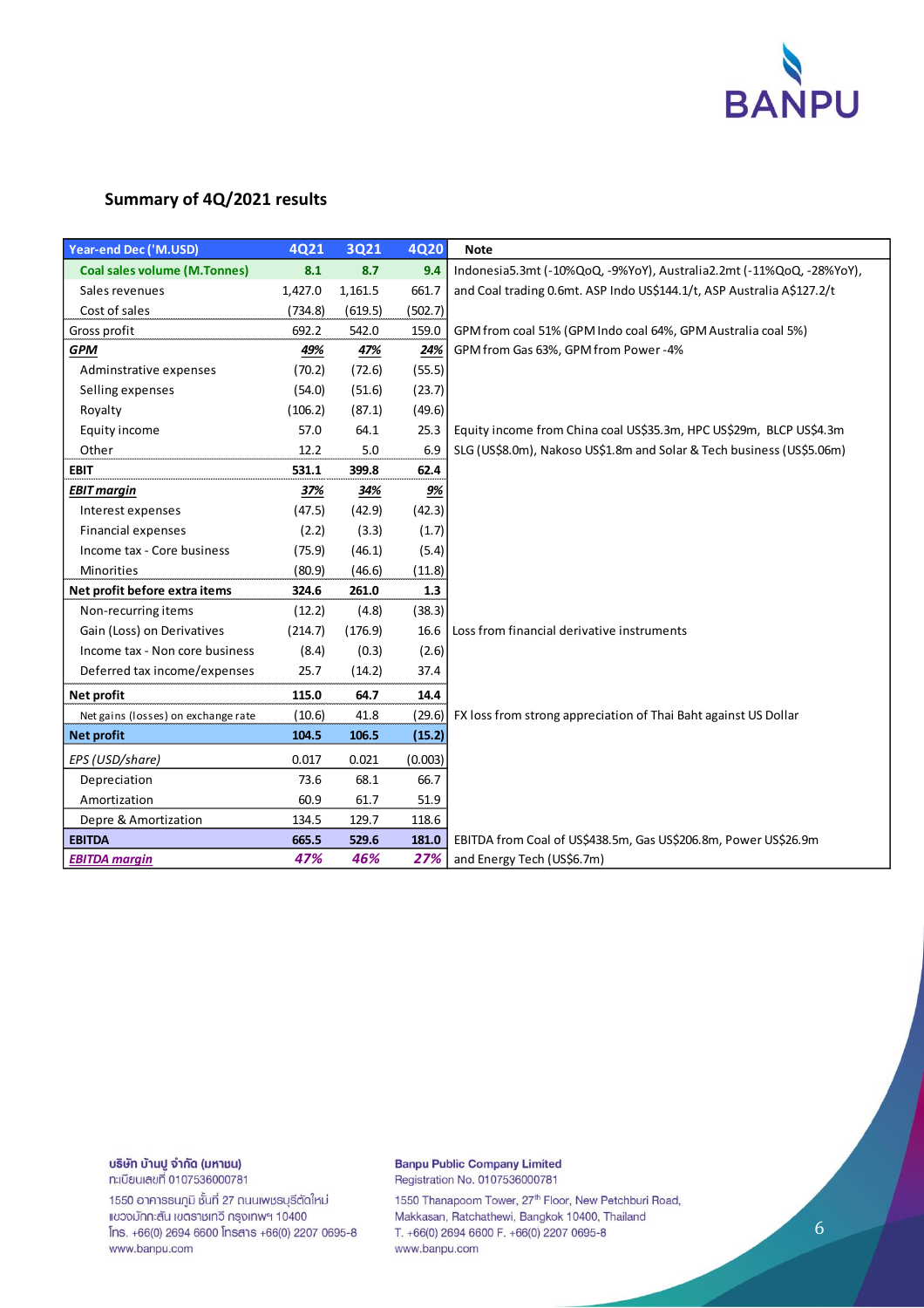

| <b>DETAIL OF PROFIT&amp;LOSS STATEMENT</b>   |       | 4Q21    | 3Q21    | <b>4Q20</b> |
|----------------------------------------------|-------|---------|---------|-------------|
| <b>ROM Production (M. tonnes)</b>            |       |         |         |             |
| Total production of Coal Indonesia           |       | 4.89    | 4.59    | 4.59        |
| <b>Total production of Coal Australia</b>    |       | 2.07    | 2.73    | 3.05        |
| <b>Total Production</b>                      | M.Ton | 6.96    | 7.32    | 7.64        |
| <b>Coal sales volume (M tonnes)</b>          |       |         |         |             |
| <b>ITMG own</b>                              |       | 4.78    | 5.17    | 5.49        |
| Other Source                                 |       | 0.48    | 0.65    | 0.30        |
| Total Coal Sales - Indonesia                 |       | 5.26    | 5.82    | 5.79        |
| Coal Sales - Coal Australia                  |       | 2.21    | 2.49    | 3.08        |
| Coal Sales - China (traded coal)             |       | 0.48    | 0.41    |             |
| Coal Sales - Others & Elimination            |       | 0.17    | 0.01    |             |
| <b>Total sale volume</b>                     | M.Ton | 8.11    | 8.74    | 8.86        |
| <b>Sales revenue (M.USD)</b>                 |       |         |         |             |
| Sales revenue - ITMG                         |       | 705.6   | 597.8   | 295.3       |
| <b>Other Sources</b>                         |       | 52.4    | 58.0    | 10.2        |
| Sales revenue - Coal Indonesia               |       | 758.0   | 655.8   | 305.5       |
| Sales revenue - Coal Australia               |       | 205.3   | 187.7   | 174.9       |
| Sales revenue - China (traded coal) & Others | 28.0  | 26.5    |         |             |
| <b>Revenue from COAL business</b>            |       | 991.3   | 869.9   | 480.4       |
| <b>Revenue from POWER business</b>           |       | 102.0   | 39.2    | 59.9        |
| <b>Revenue from GAS business</b>             |       | 314.0   | 230.5   | 81.7        |
| <b>Revenue from OTHER business</b>           |       | 20.8    | 21.8    | 15.0        |
| <b>Total revenues</b>                        | M.USD | 1,427.0 | 1,161.5 | 637.0       |
| Cost of sale (M USD)                         |       |         |         |             |
| Cost of sales - ITMG                         |       | (211.1) | (209.8) | (197.8)     |
| <b>Other Sources</b>                         |       | (58.1)  | (57.6)  | (10.2)      |
| Cost of sales - Coal Indonesia               |       | (269.2) | (267.4) | (208.0)     |
| Cost of sales - Coal Australia               |       | (194.2) | (160.8) | (165.2)     |
| Cost of sales - China (traded coal) & Others |       | (24.6)  | (25.1)  | (25.7)      |
| <b>COST OF SALE - COAL business</b>          |       | (487.9) | (453.3) | (398.8)     |
| <b>COST OF SALE - POWER business</b>         |       | (106.1) | (38.7)  | (45.0)      |
| <b>COST OF SALE - GAS business</b>           |       | (115.3) | (109.4) | (52.8)      |
| <b>COST OF SALE - FUEL business</b>          |       | (3.9)   | (0.7)   |             |
| <b>COST OF SALE - OTHER business</b>         |       | (21.6)  | (17.3)  | (14.3)      |
| <b>Total cost of sale</b>                    | M.USD | (734.8) | (619.5) | (510.9)     |

บริษัท บ้านปู จำกัด (มหาชน) ทะเบียนเลขที่ 0107536000781

1550 อาคารธนภูมิ ชั้นที่ 27 ถนนเพชรบุรีตัดใหม่ แขวงมักกะสัน เขตราชเทวี กรุงเทพฯ 10400 Ins. +66(0) 2694 6600 Insans +66(0) 2207 0695-8 www.banpu.com

**Banpu Public Company Limited** Registration No. 0107536000781